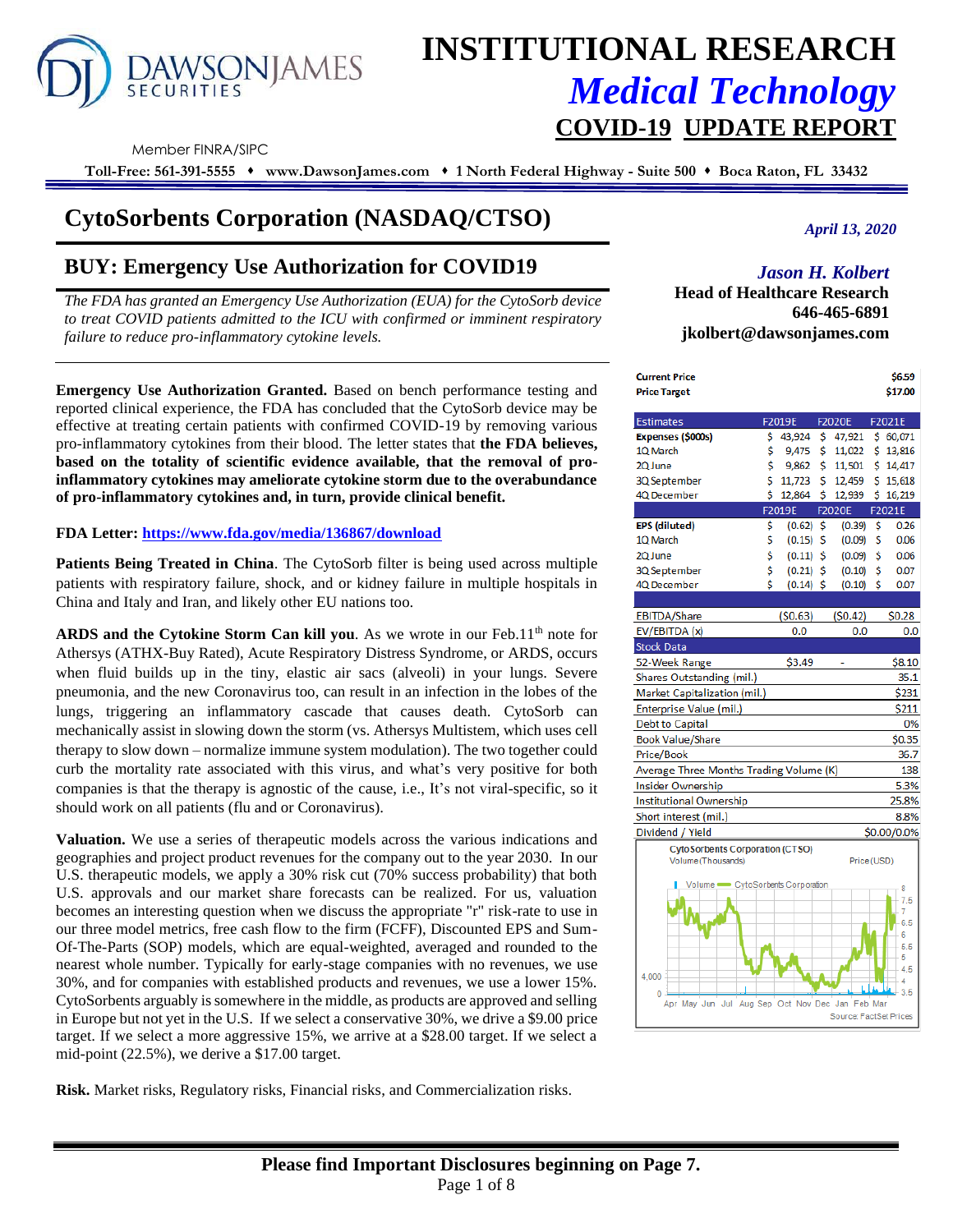

**Adapted from the company's February press release:** *"The clinical features of the COVID-19 coronavirus and its causal relationship to the "cytokine storm" create a potential role for CytoSorb in treating patients suffering from severe coronavirus infection. "CytoSorb, the Wuhan Coronavirus, and Cytokine Storm." This was highlighted in a recent publication in Lancet Respiratory Medicine by Drs. Claudio Ronco, Paolo Navalesi, and Jean Louis Vincent entitled, "Coronavirus epidemic: preparing for extracorporeal organ support in intensive care." Notably, the authors state, "A sepsis-like syndrome might occur frequently due to the virus itself or to a superimposed bacterial infection and in this case, since pharmacological approaches have shown poor results, new extracorporeal organ support therapies including haemoadsorption and haemoperfusion, with new sorbent cartridges designed to remove cytokines and other circulating mediators, should be considered." These publications provide the rationale to potentially use CytoSorb, the first specificallyapproved extracorporeal cytokine adsorber in the European Union, in this setting. CytoSorb is distributed in 58 countries worldwide, and is available in Hong Kong, Vietnam, Malaysia, Germany, United Kingdom, Italy France, Spain, Belgium, United Arab Emirates, India, Russia, Finland, Sri Lanka, and Australia where patients infected with the virus have been reported".*

We have not factored in China to our model, so any sales to China represent upside. We can recall other products and companies such as Sciclone (private), which has an immune modulator product that was utilized during the SARS outbreak in China and became a significant product afterward. **CytoSorb could build an important foothold in China as awareness grows of the technology and its ease of use and its ability to treat any virus related severe complication independent of the specific pathogen.**

#### **Multiple Catalysts Ahead:**

- The "**Remove Endocarditis**" trial in Germany. The trial has now enrolled 250 patients (and plans to add another 15 to account for any drop-outs). We should see data this year.
- Advancement of the **U.S. pivotal REFRESH 2-AKI** trial. An interim analysis is planned at  $N=200$ , estimated to occur by 1H20.
- **UK TISORB study** (company-sponsored) is evaluating the use of CytoSorb to remove anti-platelet drugs (ticagrelor) in emergency cardiac surgery patients. We note this is a global \$20B market.
- **HemoDefend IDE.** We need to check on the status suffice to say we believe a 2020 approval is possible as this is expected to be a DeNovo 510-K (two-site, n=20 person trial), to support the filing.
- **HemoDefend background**. Recall that there has been ongoing controversy on whether there is a difference between "old" blood and "new" blood or blood that has been stored for some time in a refrigerated compartment versus blood that has been freshly donated by a person. Although current studies show contradicting results (independent studies were highly varied in approach), it is undisputed that biological changes occur during RBC storage, although unknown if they are beneficial/harmless or detrimental changes. Whether or not aged blood is bad, HemoDefend is still advantageous when storing donated blood. Not only will it keep donated blood fresh and extend the shelf-life of blood, but it will also remove the many contaminants that may be present in donated blood, or from the changes, RBCs undergo while in storage. This is to minimize the current 1-5% risk chance patients have of developing a transfusion reaction, which could be as mild as a fever to as severe as death.
- **The HemoDefend technology** can be implemented in two ways; as an in-line filter between the blood bag and the patient during transfusion, or in an approach called "Beads in a Bag." Beads in a Bag is CytoSorbents' innovative, patent-pending technology that will purify blood during the entire refrigerated storage period. CytoSorbents' biocompatible beads are perfect for this use for several reasons: the beads can have extended contact with blood without causing damage to the RBCs, they are neutrally buoyant and will suspend in blood so that the blood storage bag does not need to be mixed, and during transfusion, an integrated filter will keep the beads in the bag. HemoDefend won't require any extra machine, electricity, energy source, or any other manipulation to be used, so it won't cost much to possibly save a life.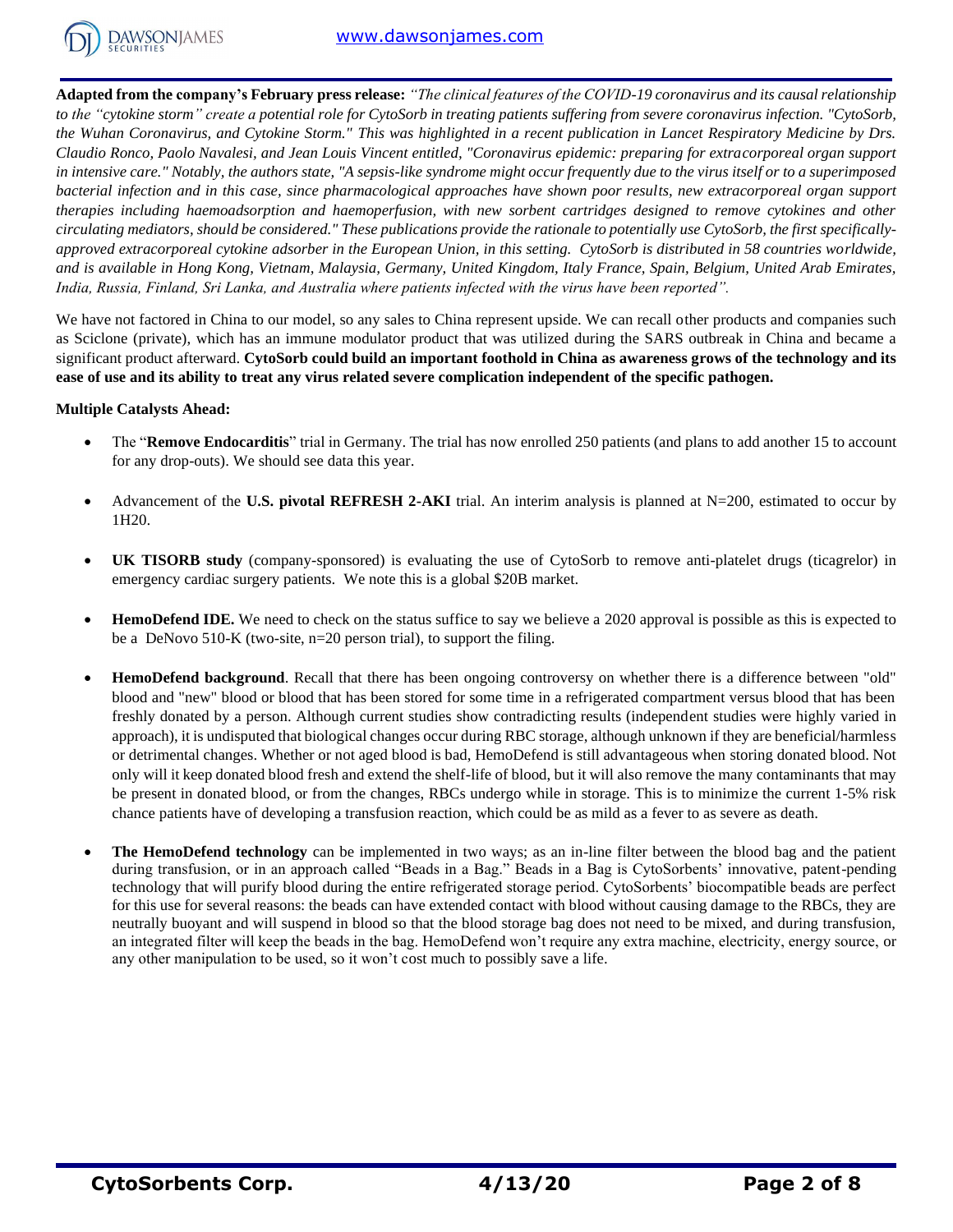

#### **Modeling Assumptions**

- 1. We assume continued steady growth for CytoSorb in the current key EU direct sales countries of Germany, Austria, and Switzerland.
- 2. We assume a selling price per cartridge of \$1,000 for direct sales and \$600 for distribution sales. We estimate that each patient will require an average of five units (CytoSorb cartridges) for sepsis treatment and three units for cardiac treatment.
- 3. We conservatively assume that CytoSorb can achieve a ten percent market share of the market in Germany, Austria and Switzerland, and 3% of the market in the rest of the EU by 2030.
- 4. Our model includes CytoSorb revenues in the U.S. for cardiac surgery and sepsis beginning in 2022 upon commercialization. To these revenues, we apply a 70% probability of success (or 30% risk cut).

#### **Exhibit 1. CytoSorb sepsis EU direct sales (Germany, Austria, and Switzerland)**

| CytoSorb - Direct Sales (Germany, Austria, Switzerland)    | 2018E       | 2019E       | 2020E       | 2021E       | 2022E       | 2023E       | 2024E       | 2025E       | 2026E          | 2027E       | 2028E       | 2029E       | 2030E       |
|------------------------------------------------------------|-------------|-------------|-------------|-------------|-------------|-------------|-------------|-------------|----------------|-------------|-------------|-------------|-------------|
| <b>EU</b> population                                       | 506,327,109 | 507.441.029 | 508,557,399 | 509.676.225 | 510.797.513 | 511.921.267 | 513.047.494 | 514.176.199 | 515,307,386    | 516.441.062 | 517.577.233 | 518,715,903 | 519,857,078 |
| Germany population                                         | 81.202.563  | 81.632.936  | 82.065.591  | 82,500,539  | 82.937.791  | 83.377.362  | 83.819.262  | 84.263.504  | 84.710.100     | 85.159.064  | 85.610.407  | 86.064.142  | 86,520,282  |
| Austria population                                         | 8.446.189   | 8.448.723   | 8,451,257   | 8.453.793   | 8.456.329   | 8,458,866   | 8,461,404   | 8,463,942   | 8.466.481      | 8,469,021   | 8.471.562   | 8.474.103   | 8,476,646   |
| <b>Switzerland population</b>                              | 8.098.152   | 8.115.158   | 8.132.200   | 8.149.277   | 8.166.391   | 8.183.540   | 8,200,726   | 8.217.947   | 8.235.205      | 8.252.499   | 8.269.829   | 8.287.196   | 8.304.599   |
| Critical care population (Sepsis included)                 | 498,509     | 500.804     | 503.110     | 505.428     | 507,759     | 510,101     | 512.455     | 514.822     | 517.200        | 519.591     | 521.994     | 524.410     | 526.838     |
| Percent of patients with access to hospitals with Cytosorb | 50%         | 50%         | 50%         | 50%         | 50%         | 50%         | 50%         | 50%         | 50%            | 50%         | 50%         | 50%         | 50%         |
| <b>Total patients</b>                                      | 249.254.60  | 250,401.88  | 251.555.07  | 252.714.20  | 253.879.30  | 255.050.41  | 256,227.55  | 257,410.75  | 258,600,06     | 259.795.49  | 260,997.08  | 262.204.88  | 263,418.89  |
| Market penetration                                         | 1.2%        | 1.7%        | 1.8%        | 2.0%        | 3.0%        | 4.0%        | 5.0%        | 5.5%        | 6.0%           | 6.5%        | 7.0%        | 7.5%        | 8.0%        |
| Total addressable patients                                 | 2.991       | 4.257       | 4.528       | 5.054       | 7.616       | 10.202      | 12.811      | 14.158      | 15,516         | 16.887      | 18,270      | 19.665      | 21.074      |
| Estimated units per patient                                |             |             |             |             |             |             |             |             | $\overline{a}$ | - 1         |             |             |             |
| Total filter needed                                        | 14.955      | 21.284      | 22.640      | 25.271      | 38,082      | 51,010      | 64.057      | 70.788      | 77,580         | 84.434      | 91.349      | 98.327      | 105,368     |
| Cost of therapy                                            | 1.030       | 1.041 S     | 1.051       | 1.062 S     | 1,072       | 1.083       | 1.094 S     | $1,105$ \$  | $1.116$ S      | $1,127$ \$  | 1,138 \$    | 1.149 S     | 1.161       |
| Change in price                                            | 1%          | 1%          | 1%          | 1%          | 1%          |             |             | 1%          | 1%             | 1%          | 1%          | 1%          | 1%          |
| Revenue ('000)                                             | 15,408      | 22.148 \$   | 23,795      | 26,826      | 40.829      | 55.237      | 70.058      | 78.194 S    | 86,554         | 95.142 \$   | 103.964 S   | 113,024 \$  | 122,328     |
| Risk factor                                                |             |             |             |             |             |             |             |             |                |             |             |             |             |
| Total revenue ('000)                                       | 15,408      | 22.148 \$   | 23,795      | 26,826      | 40.829      | 55,237      | 70.058      | 78.194 S    | 86.554         | 95.142 \$   | 103,964 S   | 113.024     | 122.328     |

*Source: Dawson James estimates*

#### **Exhibit 2. CytoSorb sepsis EU sales by distributorship (excluding Germany, Austria, and Switzerland)**

| CytoSorb - Direct Sales (Germany, Austria, Switzerland)    | 2018E         | 2019E       | 2020E         | 2021E       | 2022E       | 2023E       | 2024E       | 2025E       | 2026E       | 2027E       | 2028E       | 2029E       | 2030E       |
|------------------------------------------------------------|---------------|-------------|---------------|-------------|-------------|-------------|-------------|-------------|-------------|-------------|-------------|-------------|-------------|
| <b>EU</b> population                                       | 506.327.109   | 507.441.029 | 508,557,399   | 509.676.225 | 510.797.513 | 511.921.267 | 513.047.494 | 514.176.199 | 515.307.386 | 516.441.062 | 517.577.233 | 518,715,903 | 519,857,078 |
| Germany population                                         | 81.202.563    | 81.632.936  | 82.065.591    | 82,500,539  | 82.937.791  | 83.377.362  | 83.819.262  | 84.263.504  | 84.710.100  | 85.159.064  | 85.610.407  | 86.064.142  | 86,520,282  |
| Austria population                                         | 8.446.189     | 8,448,723   | 8.451.257     | 8.453.793   | 8,456,329   | 8,458,866   | 8,461,404   | 8,463,942   | 8.466.481   | 8,469,021   | 8.471.562   | 8.474.103   | 8,476,646   |
| Switzerland population                                     | 8.098.152     | 8,115,158   | 8,132,200     | 8.149.277   | 8,166,391   | 8,183,540   | 8,200,726   | 8.217.947   | 8.235.205   | 8.252.499   | 8,269,829   | 8.287.196   | 8.304.599   |
| Critical care population (Sepsis included)                 | 498,509       | 500.804     | 503.110       | 505.428     | 507,759     | 510,101     | 512.455     | 514.822     | 517.200     | 519.591     | 521.994     | 524.410     | 526.838     |
| Percent of patients with access to hospitals with Cytosorb | 50%           | 50%         | 50%           | 50%         | 50%         | 50%         | 50%         | 50%         | 50%         | 50%         | 50%         | 50%         | 50%         |
| <b>Total patients</b>                                      | 249.254.60    | 250,401.88  | 251.555.07    | 252.714.20  | 253.879.30  | 255.050.41  | 256.227.55  | 257,410.75  | 258,600,06  | 259.795.49  | 260.997.08  | 262.204.88  | 263,418.89  |
| Market penetration                                         | 1.2%          | 1.7%        | 1.8%          | 2.0%        | 3.0%        | 4.0%        | 5.0%        | 5.5%        | 6.0%        | 6.5%        | 7.0%        | 7.5%        | 8.0%        |
| Total addressable patients                                 | 2.991         | 4.257       | 4.528         | 5.054       | 7.616       | 10.202      | 12.811      | 14.158      | 15,516      | 16.887      | 18.270      | 19.665      | 21.074      |
| Estimated units per patient                                | - -           |             |               |             | ×.          |             |             |             |             | - 1         |             |             |             |
| Total filter needed                                        | 14.955        | 21.284      | 22.640        | 25.271      | 38,082      | 51,010      | 64.057      | 70.788      | 77,580      | 84.434      | 91.349      | 98.327      | 105,368     |
| Cost of therapy                                            | 1.030         | 1.041 S     | 1.051         | 1.062 S     | $1,072$ \$  | 1.083       | 1.094 S     | 1.105 S     | $1.116$ S   | $1,127$ \$  | 1.138 S     | 1.149 S     | 1.161       |
| Change in price                                            | 1%            | 1%          | 1%            | 1%          | 1%          | 1%          |             | 1%          | 1%          | 1%          | 1%          | 1%          | 1%          |
| Revenue ('000)                                             | 15,408<br>- 5 | 22.148 \$   | 23.795<br>- 5 | 26.826 S    | 40.829      | 55.237      | 70.058      | 78.194 S    | 86,554      | 95.142 \$   | 103.964 S   | 113,024 \$  | 122,328     |
| Risk factor                                                |               |             |               |             |             |             |             |             |             |             |             |             |             |
| Total revenue ('000)                                       | 15,408 S      | 22.148 \$   | 23.795 \$     | 26.826 S    | 40.829      | 55,237      | 70.058 \$   | 78.194 S    | 86.554 \$   | 95.142 \$   | 103.964 S   | 113,024 \$  | 122.328     |

*Source: Dawson James estimates*

#### **Exhibit 3. CytoSorb U.S. sales for cardiac surgery**

| Exhibit 3. CytoSorb U.S. sales for cardiac surgery |             |             |             |             |               |             |             |             |             |             |             |             |             |
|----------------------------------------------------|-------------|-------------|-------------|-------------|---------------|-------------|-------------|-------------|-------------|-------------|-------------|-------------|-------------|
| <b>CytoSorb Cardiac Surgery US</b>                 | 2018E       | 2019E       | 2020E       | 2021E       | 2022E         | 2023E       | 2024E       | 2025E       | 2026E       | 2027E       | 2028E       | 2029E       | 2030E       |
| <b>US population</b>                               | 327,296,502 | 329,587,577 | 331.894.690 | 334.217.953 | 336.557.479   | 338,913,381 | 341,285,775 | 343.674.775 | 346,080,499 | 348,503,062 | 350,942,583 | 353,399,182 | 355,872,976 |
| Cardiac surgery                                    | 009,027     | 1,012,054   | 1,015,090   | 1.018.136   | 1,021,190     | 1.024.254   | 1,027,326   | 1.030.408   | 1.033.499   | 1,036,600   | 1,039,710   | 1.042.829   | 1.045.957   |
| Market penetration                                 |             |             |             | 0.0%        | 0.0%          | 0.3%        | 0.4%        | 0.5%        | 1.2%        | 1.2%        | 1.2%        | 1.2%        | 1.2%        |
| Total addressable patients                         |             |             |             |             |               | 3.073       | 4.109       | 5.152       | 12,402      | 12.439      | 12.477      | 12.514      | 12,551      |
| Estimated units per patient                        |             |             |             | - F         | $\sim$ $\sim$ |             | . .         |             | $\sim$ 1    | $\sim$      |             | $\sim$      |             |
| Total filter needed                                |             |             |             |             |               | 9.218       | 12.328      | 15,456      | 37,206      | 37,318      | 37,430      | 37.542      | 37.654      |
| Cost of therapy                                    |             |             |             | 2.500       | 2.513         | 2.525       | 2.538       | 2.550 S     | 2.563 S     | 2.576 S     | 2.589 S     | 2.602 S     | 2.615       |
| Change in price                                    |             |             |             | 1%          | 1%            | 1%          | 1%          | 1%          | 1%          | 1%          | 1%          | 1%          | 1%          |
| Revenue ('000)                                     |             |             |             |             |               | 23,277 \$   | 31.284 S    | 39.419 S    | 95.364 \$   | 96.128 \$   | 96.899 S    | 97.675 \$   | 98,458      |
| Risk factor                                        |             |             |             | 30%         | 30%           | 30%         | 30%         | 30%         | 30%         | 30%         | 30%         | 30%         | 30%         |
| Total revenue ('000)                               |             |             |             |             |               | 16.294 \$   | 21,899 \$   | 27.593 S    | 66.755 \$   | 67.290 \$   | 67.829 S    | 68,373 \$   | 68,921      |

*Source: Dawson James estimates*

#### **Exhibit 4. CytoSorb EU sales for cardiac surgery**

| <b>Exhibit 4. CytoSorb EU sales for cardiac surgery</b><br><b>CytoSorb Cardiac Surgery EU</b> | 2018E    | 2019E     | 2020E     | 2021E     | 2022E         | 2023E     | 2024E     | 2025E     | 2026E     | 2027E     | 2028E     | 2029E          | 2030E     |
|-----------------------------------------------------------------------------------------------|----------|-----------|-----------|-----------|---------------|-----------|-----------|-----------|-----------|-----------|-----------|----------------|-----------|
| Cardiac surgery                                                                               | .509,018 | 1.512.036 | 1,515,060 | 1.518.090 | 1.521.126     | 1,524,169 | 1.527.217 | 1.530.271 | 1,533,332 | 1,536,399 | 1.539.471 | 1.542.550      | 1.545.635 |
| Market penetration                                                                            | 0.09%    | 0.1%      | 0.2%      | 0.3%      | 0.4%          | 0.5%      | 0.6%      | 0.7%      | 0.7%      | 0.7%      | 0.7%      | 0.7%           | 0.7%      |
| Total addressable patients                                                                    | 1.358    | 1,512     | 2.273     | 4.554     | 6.085         | 7.621     | 9,163     | 10.712    | 10.733    | 10.755    | 10.776    | 10.798         | 10,819    |
| Estimated units per patient                                                                   | $\sim$   |           |           |           | $\sim$ $\sim$ | $\sim$    |           |           | $\sim$    | $\sim$    |           | $\sim$         |           |
| Total filter needed                                                                           | 4.074    | 4.536     | 6.818     | 13.663    | 18.254        | 22.863    | 27,490    | 32.136    | 32.200    | 32.264    | 32.329    | 32.394         | 32.458    |
| Cost of therapy                                                                               | 500 S    | 500 \$    | 500       | 503 S     | 505 \$        | 508       | 510 S     | 513 S     | 515 \$    | 518 S     | 520       | 523 \$         | 526       |
| Change in price                                                                               | 0%       | 0%        | 1%        | 1%        | 1%            | 1%        | 1%        | 1%        | 1%        | 1%        | 1%        | 1%             | 1%        |
| Revenue ('000)                                                                                | 2.037    | 2.268     | 3.409     | 6,866     | 9.218         | 11,604    | 14.022 \$ | 16.474 S  | 16,589    | 16.705 \$ | 16.822 S  | 16,940<br>- \$ | 17,059    |
| Risk factor                                                                                   |          |           |           |           |               |           |           |           |           |           |           |                |           |
| Total revenue ('000)                                                                          | 2.037    | 2.268S    | 3,409     | 6.866 S   | 9.218         | 11,604 \$ | 14.022 \$ | 16,474 S  | 16,589 \$ | 16.705 \$ | 16.822 S  | 16,940 \$      | 17,059    |

*Source: Dawson James estimates*

| Exhibit 5. CytoSorb U.S. sales for sepsis |             |             |             |             |             |             |             |             |             |             |             |             |             |
|-------------------------------------------|-------------|-------------|-------------|-------------|-------------|-------------|-------------|-------------|-------------|-------------|-------------|-------------|-------------|
| <b>US population</b>                      | 327.296.502 | 329.587.577 | 331.894.690 | 334.217.953 | 336.557.479 | 338.913.381 | 341.285.775 | 343.674.775 | 346,080,499 | 348,503,062 | 350.942.583 | 353.399.182 | 355,872,976 |
| Severe sepsis patients                    | 981,890     | 988,763     | 995,684     | 1.002.654   | 1,009,672   | 1.016.740   | 1,023,857   | 1.031.024   | 1.038.241   | 1,045,509   | 1,052,828   | 1.060.198   | 1.067.619   |
| Market penetration                        |             |             |             | 0.1%        | 0.2%        | 0.5%        | 1.0%        | 2.0%        | 2.1%        | 2.3%        | 2.5%        | 2.7%        | 3.0%        |
| Total addressable patients                |             |             |             | 1.003       | 2.019       | 5.084       | 10,239      | 20,620      | 21,803      | 24.047      | 26,321      | 28.625      | 32.029      |
| Estimated units per patient               |             |             |             |             | к.          |             |             |             |             | - -         |             |             |             |
| Total filter needed                       |             |             |             | 5.013       | 10.097      | 25.419      | 51.193      | 103.102     | 109.015     | 120.234     | 131.603     | 143.127     | 160.143     |
| Cost of therapy                           |             |             |             | 2.500 S     | 2.525       | $2.550$ \$  | 2.576S      | 2.602 S     | 2.628 S     | 2.654 S     | 2.680S      | 2.707 \$    | 2.734       |
| Change in price                           |             |             |             |             |             |             |             | 1%          | 1%          | 1%          | 1%          |             | 1%          |
| Revenue ('000)                            |             |             |             | 12.533 S    | $25.494$ S  | 64.824 S    | 131.860     | 268.222 S   | 286.441 S   | 319,076     | 352.742 S   | 387.464 S   | 437,865     |
| Risk factor                               |             |             |             | 30%         | 30%         | 30%         | 30%         | 30%         | 30%         | 30%         | 30%         | 30%         | 30%         |
| Total revenue ('000)                      |             |             |             | 8.773       | 17,846      | 45.376 \$   | 92,302      | 187,755 \$  | 200.508     | 223,353     | 246,919 S   | 271.225 \$  | 306.505     |

*Source: Dawson James estimates*

**Valuation.** We use a series of therapeutic models across the various indications and geographies and project product revenues for the company out to the year 2030. In our U.S. therapeutic models, we apply a 30% risk cut (70% success probability) that both U.S.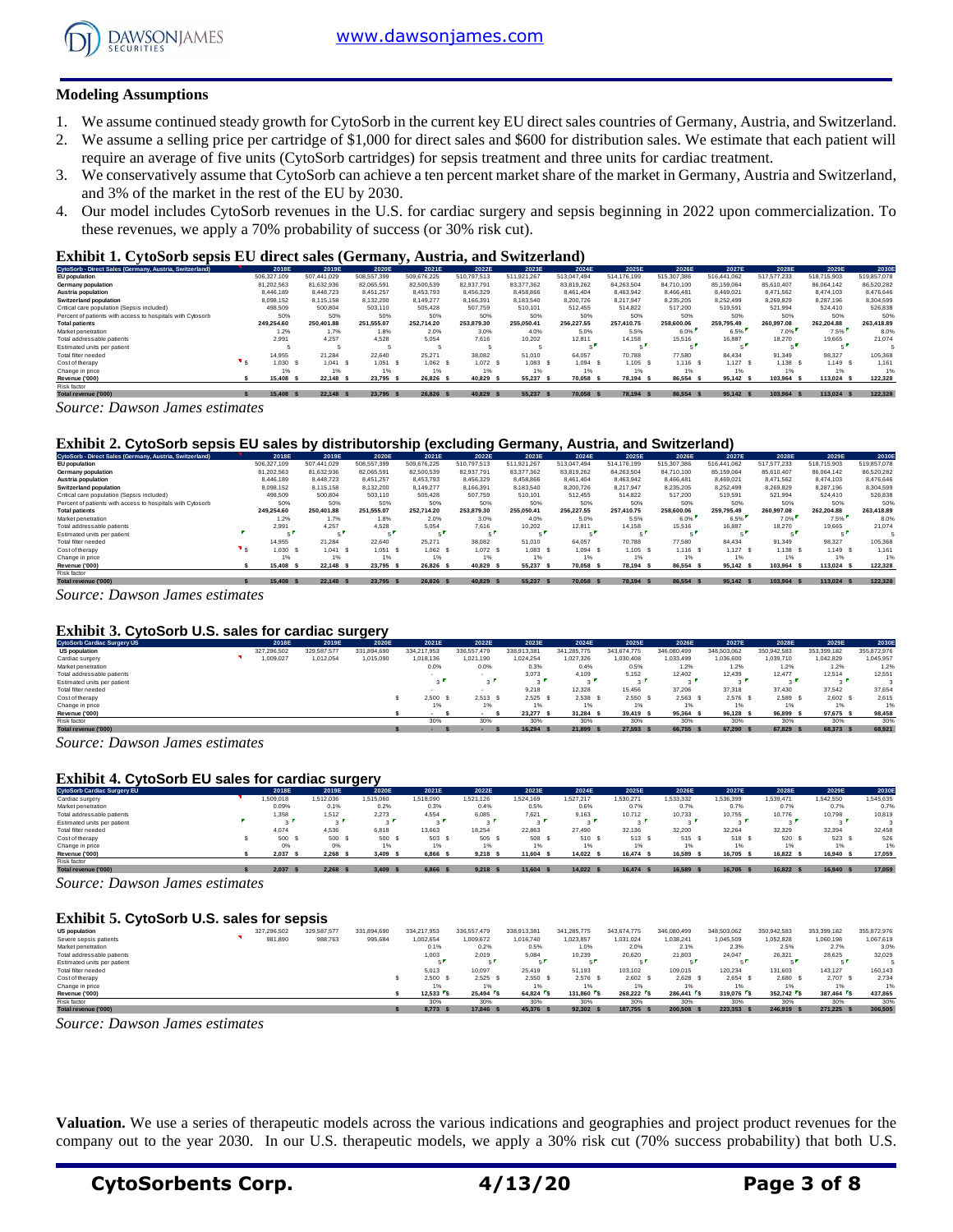

approvals and our market share forecasts can be realized. For us, valuation becomes an interesting question when we discuss the appropriate "r" risk-rate to use in our three model metrics, free cash flow to the firm (FCFF), Discounted EPS and Sum-Of-The-Parts (SOP) models, which are equal-weighted, averaged and rounded to the nearest whole number. Typically for early-stage companies with no revenues, we use 30%, and for companies with established products and revenues, we use a lower 15%. CytoSorbents arguably is somewhere in the middle, as products are approved and selling in Europe but not yet in the U.S. If we select a conservative 30%, we drive a \$9.00 price target. If we select a more aggressive 15%, we arrive at a \$28.00 target. If we select a mid-point (22.5%), we derive a \$17.00 target. Given their unique position of approval in Europe, established proof of concept, and a product that works, we select the a 917.00 dage. Siven then dingde position of approval in Ediope,<br>mid-point of 22.5% and set our target for CytoSorbents at \$17.00.<br>**Exhibit 6. FCFF Model**<br>Price Tagge **\$** 17<br>Price Tagge **\$** 18

#### **Exhibit 6. FCFF Model**

| 18  |
|-----|
| 202 |
|     |

| Average a<br>- 17              |           |           |           |       |        |         |                          |         |         |          |         |          |         |
|--------------------------------|-----------|-----------|-----------|-------|--------|---------|--------------------------|---------|---------|----------|---------|----------|---------|
| Price Target \$<br>18          |           |           |           |       |        |         |                          |         |         |          |         |          |         |
| 2020<br>Year                   |           |           |           |       |        |         |                          |         |         |          |         |          |         |
| DCF Valuation Using FCF (mln): |           |           |           |       |        |         |                          |         |         |          |         |          |         |
| units ('000)                   | 2018A     | 2019A     | 2020E     | 2021E | 2022E  | 2023E   | 2024E                    | 2025E   | 2026E   | 2027E    | 2028E   | 2029E    | 2030E   |
| EBIT                           | (17, 830) | (20, 358) | (13,669)  | 9,301 | 32,034 | 83,013  | 147,875                  | 252,067 | 315,248 | 356,152  | 386,456 | 405,408  | 401,536 |
| <b>Tax Rate</b>                | 0%        | 5%        | 8%        | 10%   | 12%    | 15%     | 18%                      | 21%     | 24%     | 28%      | 33%     | 33%      | 33%     |
| EBIT (1-t)                     | (17, 830) | (19, 340) | (12, 575) | 8,371 | 28,190 | 70,561  | 121,257                  | 199,133 | 239,589 | 256,429  | 258,926 | 271,623  | 269,029 |
| CapEx                          | (493)     | (698)     | (768)     | (845) | (929)  | (1,022) | (1, 124)                 | (1,237) | (1,361) | (1, 497) | (1,646) | (1, 811) | (1,992) |
| Depreciation                   | 391       | 582       |           |       | $\sim$ |         | $\overline{\phantom{0}}$ |         |         |          |         |          |         |
| Change in NWC                  |           |           |           |       |        |         |                          |         |         |          |         |          |         |
| <b>FCF</b>                     | (17, 932) | (19, 457) | (13, 343) | 7,526 | 27,261 | 69,539  | 120,133                  | 197,896 | 238,228 | 254,933  | 257,279 | 269,812  | 267,037 |
| PV of FCF                      | (26, 910) | (23, 834) | (13, 343) | 6,144 | 18,166 | 37,828  | 53,348                   | 71,739  | 70,498  | 61,585   | 50,736  | 43,435   | 35,092  |
| Discount Rate                  | 22.5%     |           |           |       |        |         |                          |         |         |          |         |          |         |
| Long Term Growth Rate          | 1%        |           |           |       |        |         |                          |         |         |          |         |          |         |
| <b>Terminal Cash Flow</b>      | 1,254,453 |           |           |       |        |         |                          |         |         |          |         |          |         |
| Terminal Value YE2030          | 164,852   |           |           |       |        |         |                          |         |         |          |         |          |         |
| <b>NPV</b>                     | 600,080   |           |           |       |        |         |                          |         |         |          |         |          |         |
| NPV-Debt                       |           |           |           |       |        |         |                          |         |         |          |         |          |         |
| Shares out ('000)              | 33,858    | 2030E     |           |       |        |         |                          |         |         |          |         |          |         |
| NPV Per Share                  | 18        |           |           |       |        |         |                          |         |         |          |         |          |         |
| Source: Dawson James estimates |           |           |           |       |        |         |                          |         |         |          |         |          |         |

#### **Exhibit 7. Discounted EPS Model**

| <b>Current Year</b>      | 2020  |
|--------------------------|-------|
| Year of EPS              | 2030  |
| <b>Earnings Multiple</b> | 15    |
| <b>Discount Factor</b>   | 22.5% |
| <b>Selected Year EPS</b> | 7.95  |
| <b>NPV</b>               | 15.66 |

| <b>Exhibit 7. Discounted EPS Model</b><br>Current Year | 2020  |                 |       |        | Discount Rate and Earnings Multiple Varies, Year is Constant |       |       |       |       |
|--------------------------------------------------------|-------|-----------------|-------|--------|--------------------------------------------------------------|-------|-------|-------|-------|
| Year of EPS                                            | 2030  |                 |       |        |                                                              |       |       |       |       |
| Earnings Multiple                                      | 15    |                 | 15.66 | 5%     | 10%                                                          | 15%   | 20%   | 25%   | 30%   |
| Discount Factor                                        | 22.5% | Earnings        |       | 0.00   | 0.00                                                         | 0.00  | 0.00  | 0.00  | 0.00  |
| Selected Year EPS                                      | 7.95  | <b>Multiple</b> |       | 24.39  | 15.32                                                        | 9.82  | 6.42  | 4.27  | 2.88  |
| <b>NPV</b>                                             | 15.66 |                 | 10    | 48.78  | 30.63                                                        | 19.64 | 12.83 | 8.53  | 5.76  |
| Source: Dawson James estimates                         |       |                 | 15    | 73.17  | 45.95                                                        | 29.46 | 19.25 | 12.80 | 8.65  |
|                                                        |       |                 | 20    | 97.56  | 61.27                                                        | 39.28 | 25.67 | 17.06 | 11.53 |
|                                                        |       |                 | 25    | 121.95 | 76.59                                                        | 49.10 | 32.08 | 21.33 | 14.41 |
|                                                        |       |                 | 30    | 146.34 | 91.90                                                        | 58.92 | 38.50 | 25.60 | 17.29 |
|                                                        |       |                 | 35    | 170.73 | 107.22                                                       | 68.74 | 44.91 | 29.86 | 20.17 |

 *Source: Dawson James estimates*

#### **Exhibit 8. Sum of the Parts Model**

| <b>CytoSorbents</b>                       | LT Gr | Discount Rate | Yrs to Mkt     | % Success | Peak Sales<br>(MMs) | Term Val |
|-------------------------------------------|-------|---------------|----------------|-----------|---------------------|----------|
| <b>CytoSorb - Sepsis Direct Sales(EU)</b> | 1%    | 22.5%         | $\Omega$       | 70%       | \$151               | \$701    |
| <b>NPV</b>                                |       |               |                |           |                     | \$7      |
| <b>CytoSorb - Sepsis Distributor (EU)</b> | $1\%$ | 22.5%         | $\overline{0}$ | 70%       | \$88                | \$408    |
| <b>NPV</b>                                |       |               |                |           |                     | \$4      |
| <b>CytoSorb (Cardiac surgery US)</b>      | 1%    | 22.5%         | $\overline{2}$ | 50%       | \$68                | \$318    |
| <b>NPV</b>                                |       |               |                |           |                     | \$1.41   |
| <b>CytoSorb (Cardiac surgery EU)</b>      | 1%    | 22.5%         | $\Omega$       | 70%       | \$17                | \$79     |
| <b>NPV</b>                                |       |               |                |           |                     | \$0.7    |
| <b>CytoSorb (Sepsis US)</b>               | $1\%$ | 22.5%         | $\overline{4}$ | 50%       | \$271               | \$1,262  |
| <b>NPV</b>                                |       |               |                |           |                     | \$3.7    |
| <b>Net Margin</b>                         |       |               |                |           |                     | 45%      |
| MM Shrs OS (2030E)                        |       |               |                |           |                     | 34       |
| <b>Total</b>                              |       |               |                |           |                     | \$16     |

*Source: Dawson James estimates*

### **Risk Analysis**

**CytoSorbents Corp. 4/13/20 Page 4 of 8**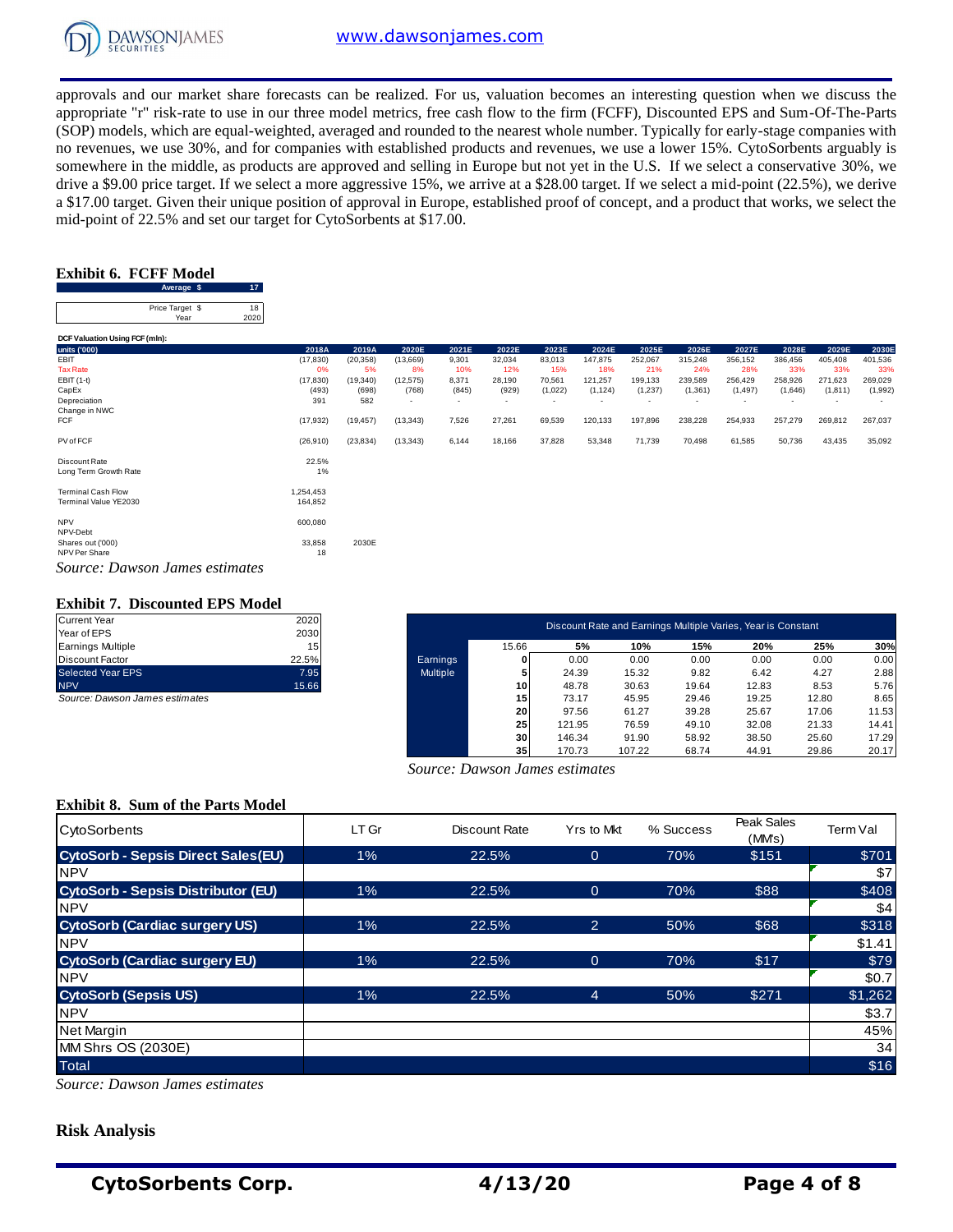

**Market Share Risk:** CytoSorbents' potential inability to further grow product sales in the EU will hinder its profitability as more capital is invested in clinical trials to bring CytoSorb to the U.S. market. The company's product represents a new treatment for critical care patients that may take longer for adoption than predicted.

**Regulatory Risk:** There may be certain regulatory risks related to CytoSorb approval in the U.S.

**Commercial Risk:** There is no guarantee that the company will be able to develop and expand sales operations to offset research and development costs. Delays in U.S. commercialization will be negatively reflected in its valuation.

**Financial Risk:** The company should be expected to raise capital in the near term. We assume a raise and dilution, but there is no guarantee that market conditions will be favorable.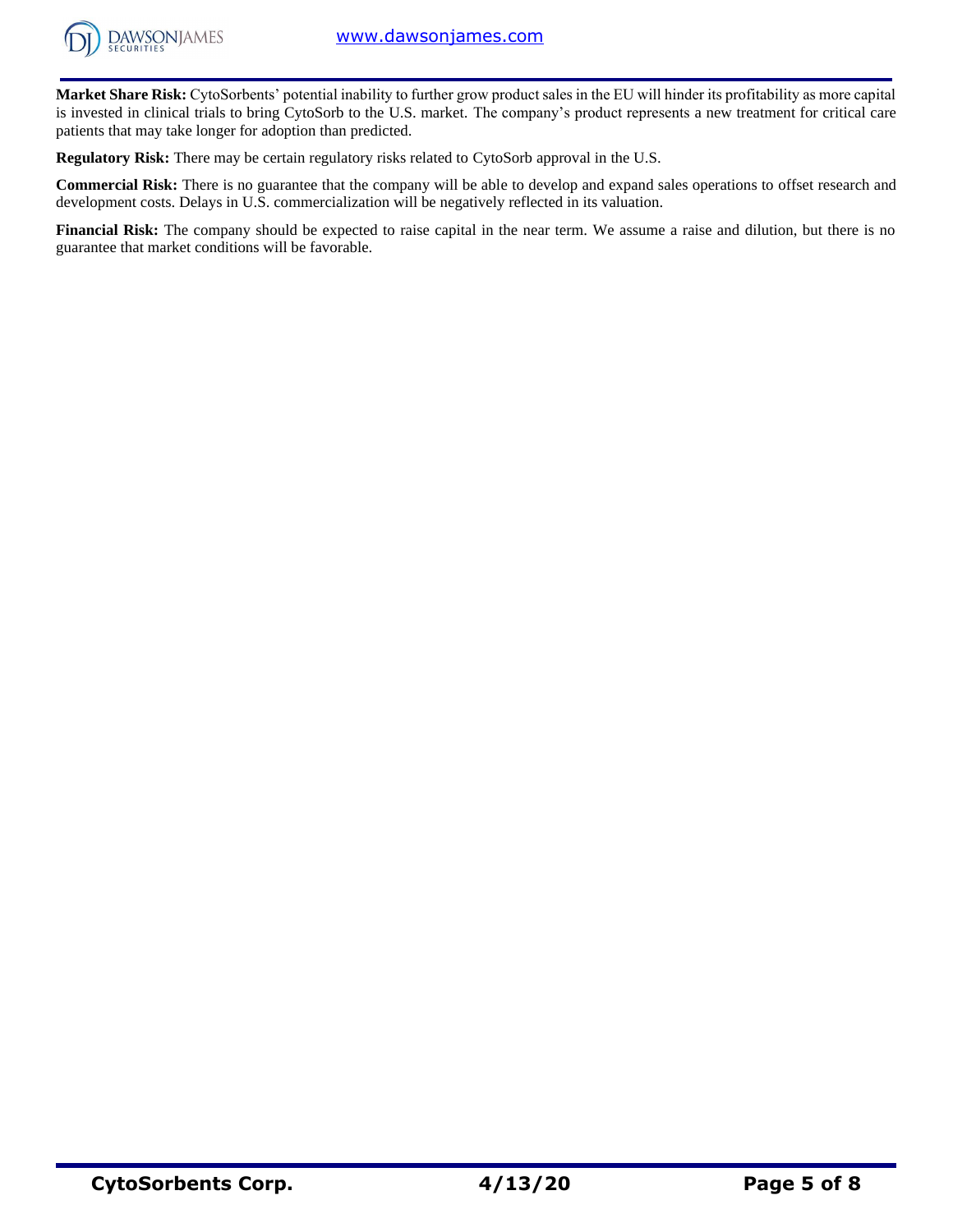

#### **Exhibit 9. Income Statement**

| <b>Exhibit 9. Income Statement</b>                                                         |              |                |                |                |                       |                 |                |                |                 |                 |                  |                  |                  |                  |                 |                   |                   |                   |                   |                   |
|--------------------------------------------------------------------------------------------|--------------|----------------|----------------|----------------|-----------------------|-----------------|----------------|----------------|-----------------|-----------------|------------------|------------------|------------------|------------------|-----------------|-------------------|-------------------|-------------------|-------------------|-------------------|
| CTSO.: Income Statement (\$000)                                                            |              |                |                |                |                       |                 |                |                |                 |                 |                  |                  |                  |                  |                 |                   |                   |                   |                   |                   |
| .: YE December 31                                                                          | 2019A        | 1Q20E          | 2Q20E          | 3Q20E          | 4Q20E                 | 2020E           | 1Q21E          | 2Q21E          | 3Q21E           | 4Q21E           | 2021E            | 2022E            | 2023E            | 2024E            | 2025E           | 2026E             | 2027E             | 2028E             | 2029E             | 2030E             |
| Revenue:                                                                                   |              |                |                |                |                       |                 |                |                |                 |                 |                  |                  |                  |                  |                 |                   |                   |                   |                   |                   |
| CytoSorb Direct Sales (Germany, Austria, Switzerland)<br>CytoSorb Distributor (Rest of EU) | 22,766       | 4.945<br>2,208 | 5,160<br>2,304 | 5,590<br>2,497 | 5,805<br>2,593        | 21,500<br>9,602 | 9,255<br>3,067 | 9,657<br>3,20' | 10,462<br>3,467 | 10,865<br>3,601 | 40,239<br>13,336 | 54,439<br>21,587 | 69,046<br>27,297 | 84,070<br>41,422 | 99,520<br>55,87 | 115,405<br>70,651 | 131,735<br>85,766 | 148,520<br>86,763 | 150,699<br>87,771 | 150,699<br>87,771 |
| CytoSorb (Cardiac surgery EU)                                                              |              | 690            | 720            | 780            | 810                   | 3.000           | 1.579          | 1,648          | 1,785           | 1,854           | 6,866            | 9,218            | 11,604           | 14.022           | 16,474          | 16,589            | 16,705            | 16,822            | 16,940            | 16,940            |
| CytoSorb (Cardiac surgery US)                                                              |              |                |                | $\sim$         |                       | ٠               |                | ٠              | . .             |                 | $\sim$           | $\sim$           | 16,294           | 21,899           | 27,593          | 66,755            | 67,290            | 67,829            | 68,373            | 68,373            |
| CytoSorb (sepsis US)                                                                       |              |                |                |                |                       |                 | 2.018          | 2,106          | 2,281           | 2,369           | 8,773            | 17,846           | 45,376           | 92.302           | 187,755         | 200,508           | 223,353           | 246.919           | 271,225           | 271,225           |
| VetResQ                                                                                    |              | 35             | 36             | 39             | 41                    | 150             | 36             | 38             | 41              | 43              | 158              | 165              | 174              | 182              | 191             |                   |                   |                   |                   |                   |
| Other Sales                                                                                |              |                |                |                |                       |                 |                |                |                 |                 |                  |                  |                  |                  |                 |                   |                   |                   |                   |                   |
| <b>Total Product Sales</b>                                                                 | 22.766       | 7.878          | 8.220          | 8.906          | 9.248                 | 34.252          | 15.956         | 16.649         | 18.037          | 18.730          | 69.372           | 103.255          | 169.790          | 253.897          | 387.404         | 469.908           | 524.849           | 566.853           | 595.008           | 595,008           |
| Royalty (HemoDefend US)                                                                    |              |                |                |                |                       |                 |                |                |                 |                 | ٠.               |                  |                  |                  |                 |                   |                   |                   |                   |                   |
| Grant revenue                                                                              | 2.184        |                |                |                |                       |                 |                |                |                 |                 |                  |                  |                  |                  |                 |                   |                   |                   |                   |                   |
| Other revenue                                                                              |              |                |                |                |                       |                 |                |                |                 |                 | $\sim$           | ٠                |                  |                  |                 | ٠                 |                   |                   |                   |                   |
|                                                                                            |              |                |                |                |                       |                 |                |                |                 |                 |                  |                  |                  |                  |                 |                   |                   |                   |                   |                   |
| <b>Total Revenue</b>                                                                       | 24.950       | 7.878          | 8.220          | 8.906          | 9,248                 | 34.252          | 15.956         | 16.649         | 18.037          | 18,730          | 69.372           | 103.255          | 169,790          | 253.897          | 387.404         | 469.908           | 524.849           | 566.853           | 595,008           | 595,008           |
| <b>Expenses:</b>                                                                           |              |                |                |                |                       |                 |                |                |                 |                 |                  |                  |                  |                  |                 |                   |                   |                   |                   |                   |
| Costs of Goods Sold<br>%COG                                                                | 7,364<br>25% | 1,576<br>20%   | 1.644<br>20%   | 1,781<br>20%   | 1,850<br>20%          | 6,850<br>20%    | 3,191<br>20%   | 3,330<br>20%   | 3,607<br>20%    | 3.746<br>20%    | 13,874<br>20%    | 20,651<br>20%    | 33,958<br>20%    | 50.779<br>20%    | 77,481<br>20%   | 93,982<br>20%     | 104,970<br>20%    | 113,371<br>20%    | 119,002<br>20%    | 119,002<br>20%    |
| Research and Development                                                                   | 12,092       | 3,059          | 3,192          | 3,458          | 3,591                 | 13,301          | 3,365          | 3,512          | 3,804           | 3,950           | 14,631           | 16,094           | 17,704           | 19,474           | 21,422          | 23,564            | 25,920            | 28,512            | 31,364            | 34,500            |
| %R&                                                                                        | 53%          | 39%            | 39%            | 39%            | 39%                   | 39%             | $21\%$         | 21%            | 21%             | 219             | 21%              | 16%              | 10%              | 8%               | 63              | - 5%              | -5%               | 5%                | 53                | 6%                |
| Selling, General and Administrative                                                        | 22,006       | 5,821          | 6,074          | 6,580          | 6,833                 | 25,307          | 6,694          | 6,985          | 7,567           | 7,858           | 29,103           | 32,013           | 32,653           | 33,307           | 33,973          | 34,652            | 35,345            | 36,052            | 36,773            | 37,509            |
| %SG&                                                                                       | 97           | 74%            | 74%            | 74%            | 74%                   | 74%             | 42%            | 42%            | 42%             | 42%             | 42%              | 319              | 19%              | 13%              | 9%              |                   | - 7%              | 6%                |                   | 6%                |
| Legal, financial and other counseling                                                      | 2,462        | 566            | 591            | 640            | 665                   | 2,462           | 566            | 591            | 640             | 665             | 2,462            | 2,462            | 2,462            | 2,462            | 2.462           | 2.462             | 2.462             | 2,462             | 2.462             | 2,462             |
| <b>Total Expenses</b>                                                                      | 43.924       | 11.022         | 11.501         | 12.459         | 12.939                | 47.921          | 13.816         | 14.417         | 15.618          | 16.219          | 60.071           | 71.221           | 86,777           | 106.022          | 135,337         | 154.660           | 168.697           | 180.397           | 189,600           | 193.472           |
| Operating Income (Loss)                                                                    | (18, 974)    | (3.144)        | (3,280)        | (3,554)        | (3.690)               | (13.669)        | 2.139          | 2,232          | 2.418           | 2.511           | 9.301            | 32.034           | 83.013           | 147.875          | 252.067         | 315.248           | 356.152           | 386.456           | 405.408           | 401,536           |
| Interest income (expense), net                                                             |              |                |                |                |                       |                 |                |                |                 |                 |                  |                  |                  |                  |                 |                   |                   |                   |                   |                   |
| Gain (loss) on foreign currency transactions                                               | (1, 384)     |                |                |                |                       |                 |                |                |                 |                 |                  |                  |                  |                  |                 |                   |                   |                   |                   |                   |
| Change in warrant liability                                                                |              |                |                |                |                       |                 |                |                |                 |                 |                  |                  |                  |                  |                 |                   |                   |                   |                   |                   |
| Other income (expense), net                                                                |              |                |                |                |                       |                 |                |                |                 |                 |                  |                  |                  |                  |                 |                   |                   |                   |                   |                   |
| <b>Total Other Income</b>                                                                  | (1.384)      |                |                |                |                       |                 |                |                |                 |                 |                  |                  |                  |                  |                 |                   |                   |                   |                   |                   |
| <b>Pretax Income</b>                                                                       | (20.358)     | (3.144)        | (3.280)        | (3.554)        | (3.690)               | (13.669)        | 2.139          | 2.232          | 2.418           | 2.511           | 9.301            | 32.034           | 83.013           | 147.875          | 252.067         | 315,248           | 356.152           | 386,456           | 405.408           | 401.536           |
|                                                                                            |              |                |                |                |                       |                 |                |                |                 |                 |                  |                  |                  |                  |                 |                   |                   |                   |                   |                   |
| Income Tax Benefit (Provision)                                                             | 1,092        | (252)          | (262)          | (284)          | (295)                 | (1,093)         | 214            | 223            | 242             | 251             | 930              | 3,844            | 12,452           | 26,617           | 52,934          | 75,660            | 99,723            | 127,531           | 133.784           | 132,507           |
| <b>Tax Rate</b>                                                                            | 59           | 8%             | 8%             | 8%             | $\mathbf{R}^{\prime}$ | 83              | 10%            | 10%            | 10%             | 10%             | 10 <sup>6</sup>  | 12 <sup>5</sup>  | 15%              | 18%              | 21 <sup>1</sup> |                   | 28                | 339               | 33                | 339               |
| <b>GAAP Net Income (Loss)</b>                                                              | (19, 266)    | (2.892)        | (3,018)        | (3,270)        | (3, 395)              | (12, 575)       | 1.925          | 2.009          | 2.176           | 2.260           | 8,371            | 28,190           | 70,561           | 121,257          | 199,133         | 239.589           | 256,429           | 258,926           | 271,623           | 269,029           |
| <b>GAAP-EPS</b>                                                                            | (0.60)       | (0.09)         | (0.09)         | (0.10)         | (0.10)                | (0.39)          | 0.06           | 0.06           | 0.07            | 0.07            | 0.26             | 0.86             | 2.14             | 3.67             | 6.00            | 7.19              | 7.67              | 7.71              | 8.05              | 7.95              |
| GAAP-EPS (Dil)                                                                             | (0.60)       | (0.09)         | (0.09)         | (0.10)         | (0.10)                | (0.39)          | 0.06           | 0.06           | 0.07            | 0.07            | 0.26             | 0.86             | 2.14             | 3.67             | 6.00            | 7.19              | 7.67              | 7.71              | 8.05              | 7.95              |
| Wgtd Avg Shrs (Bas) - '000s                                                                | 32,253       | 32,482         | 32,515         | 32,547         | 32,580                | 32,531          | 32,613         | 32,645         | 32,678          | 32,711          | 32,662           | 32,792           | 32,924           | 33,056           | 33,188          | 33,321            | 33,454            | 33,589            | 33,723            | 33,858            |
| Wgtd Avg Shrs (Dil) - '000s                                                                | 32.253       | 32.482         | 32.515         | 32.547         | 32.580                | 32.531          | 32.613         | 32.645         | 32.678          | 32.711          | 32.662           | 32.792           | 32.924           | 33.056           | 33.188          | 33.321            | 33.454            | 33,589            | 33.723            | 33.858            |

*Source: Dawson James estimates*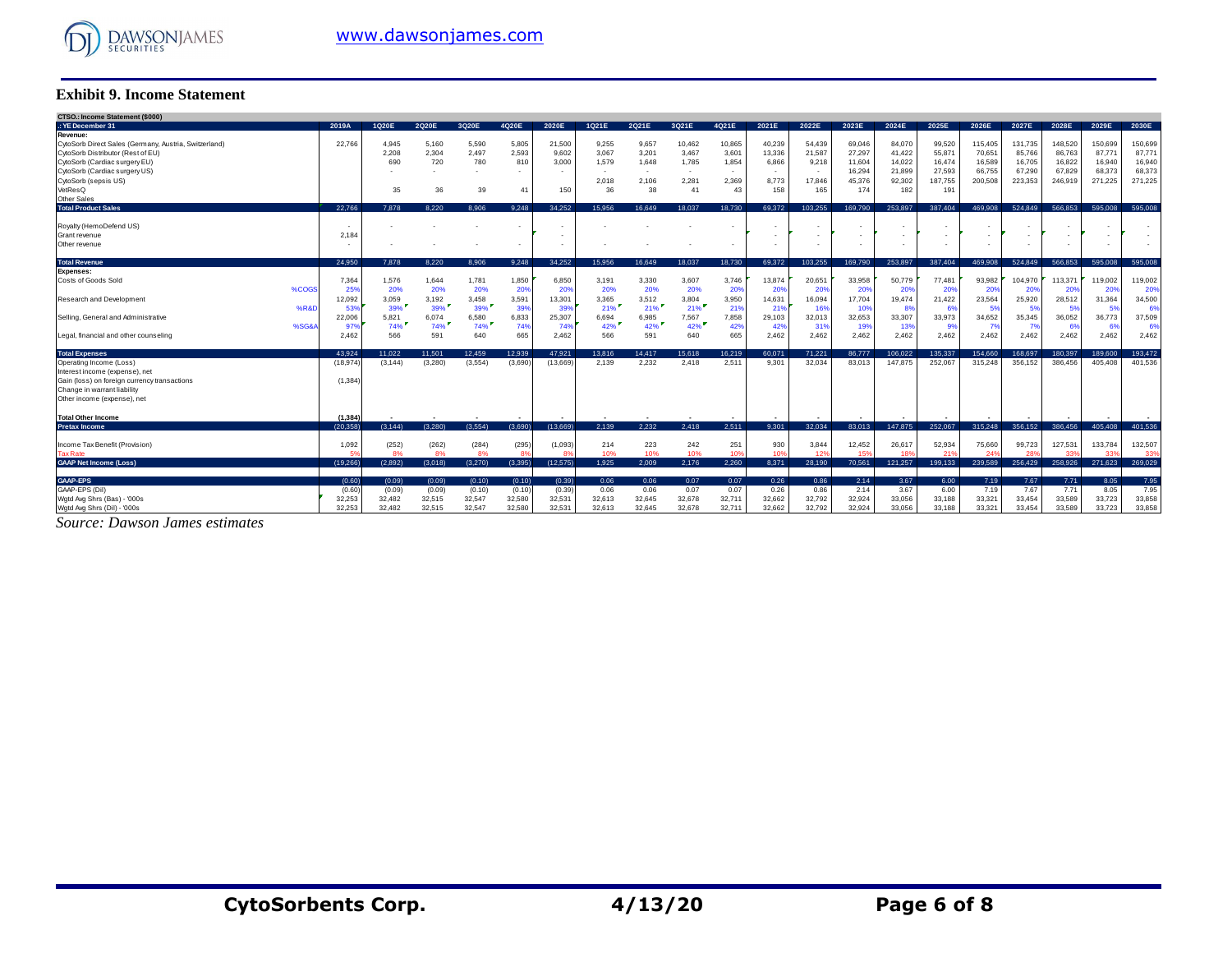

## **Important Disclosures:**

Companies mentioned in this report include: Athersys (ATHX) Buy rated

#### **Price Chart:**



Price target and rating changes over the past three years:

- Initiated Buy July 11, 2019 Price Target \$15.00
- Update Buy August 12, 2019 Price Target \$15.00
- Update Buy August 15,  $2019$  Price Target \$15.00
- Update Buy August 19, 2019 Price Target \$15.00
- Update Buy November 6, 2019 Price Target \$15.00
- Update Buy February 19, 2020 Price Target \$15.00
- Price Target Increase Buy March 9, 2020 Price Target \$17.00

Update – Buy – March 25, 2020 – Price Target \$17.00

Update – Buy – April 13, 2020 – Price Target \$17.00

Dawson James Securities, Inc. (the "Firm") is a member of the Financial Industry Regulatory Authority ("FINRA") and the Securities Investor Protection Corporation ("SIPC").

The Firm does not make a market in the securities of the subject company(s). The Firm has NOT engaged in investment banking relationships with CTSO in the prior twelve months, as a manager or co-manager of a public offering and has NOT received compensation resulting from those relationships. The Firm may seek compensation for investment banking services in the future from the subject company(s). The Firm has NOT received any other compensation from the subject company(s) in the last 12 months for services unrelated to managing or co-managing of a public offering.

Neither the research analyst(s) whose name appears on this report nor any member of his (their) household is an officer, director or advisory board member of these companies. The Firm and/or its directors and employees may own securities of the company(s) in this report and may increase or decrease holdings in the future. As of March 31, 2020, the Firm as a whole did not beneficially own 1% or more of any class of common equity securities of the subject company(s) of this report. The Firm, its officers, directors, analysts or employees may affect transactions in and have long or short positions in the securities (or options or warrants related to those securities) of the company(s) subject to this report. The Firm may affect transactions as principal or agent in those securities.

Analysts receive no direct compensation in connection with the Firm's investment banking business. All Firm employees, including the analyst(s) responsible for preparing this report, may be eligible to receive non-product or service-specific monetary bonus compensation that is based upon various factors, including total revenues of the Firm and its affiliates as well as a portion of the proceeds from a broad pool of investment vehicles consisting of components of the compensation generated by investment banking activities, including but not limited to shares of stock and/or warrants, which may or may not include the securities referenced in this report.

Although the statements in this report have been obtained from and are based upon recognized statistical services, issuer reports or communications, or other sources that the Firm believes to be reliable, we cannot guarantee their accuracy. All opinions and estimates included in this report constitute the analyst's judgment as of the date of this report and are subject to change without notice.